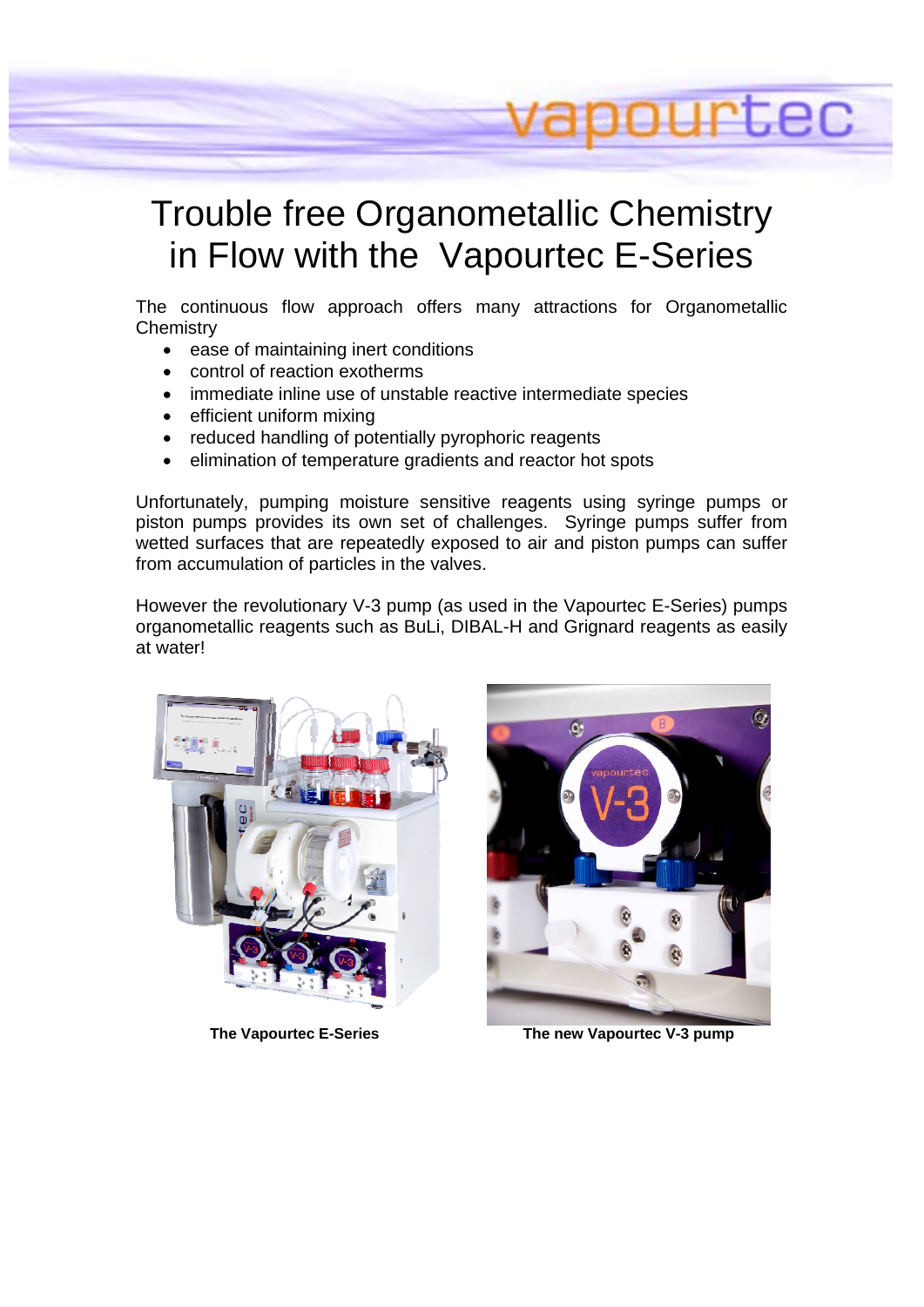

### **The V-3 Pump**

Anyone who has tried to pump organometallic reagents knows that they can present certain challenges, due to their sensitivity to air and moisture.

But these challenges are eliminated with the revolutionary new Vapourtec V-3 pump.

- Based on the peristaltic principle, it can self prime even with pipes initially full of air. The presence of a gas bubbles causes no problems at all.
- Reagents can be fed directly from a bottle with a septum. There is never any need to pressurise reagent bottles.



- The wetted area inside the V-3 pump is small. Drying the pump with anhydrous solvent is simple and rapid.
- The occasional generation of suspended particles of insoluble salts due to small amounts of moisture presents the pumps no problem, as there are no check valves or sliding seals.
- Where a quench is required for a cooled reaction, the E-Series system offers an affordable 3rd pump option. (see overleaf)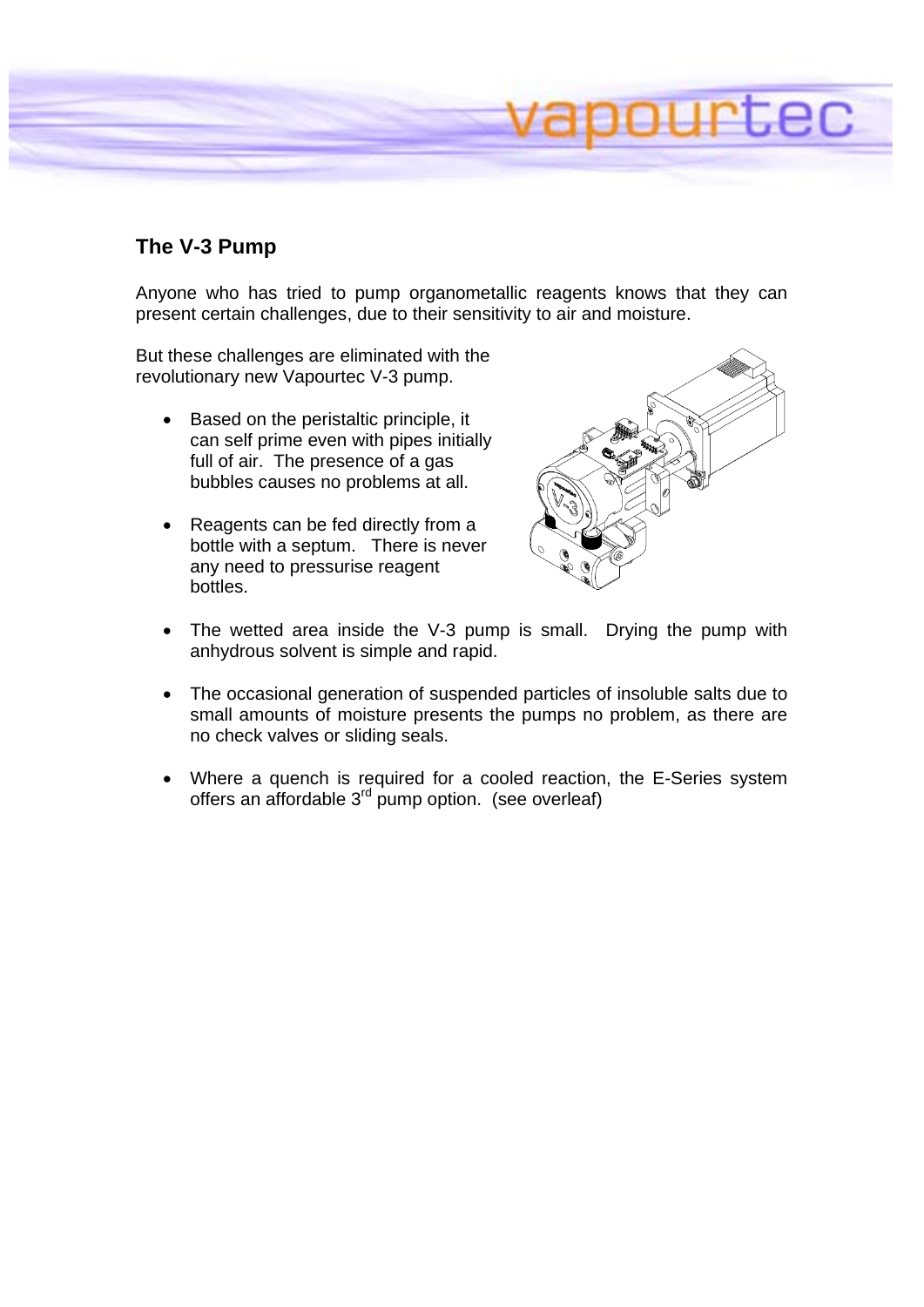#### **Cooled Reactor**

The Vapourtec cooled reactor system, originally developed for the high end R-Series system, is available in the same form for the E-Series.

It requires no separate chiller, but offers rapidly achieved reaction setpoint temperature from ambient down to -70 $\mathrm{^{\circ}C}$ with reactors sizes up to 10 ml.



The E-Series can accommodate two cooled reactors, each at a different sub ambient temperature.

The Vapourtec cooled tube reactor offers a number of features which make cooled reactions straightforward

• Reagents are pre-cooled before they are mixed so there is no unintended reaction at higher temperatures



**Cooled reactor internal connections** 

- When the reagents do meet, the mixer is also in the cooled area and so an exothermic reaction is controlled and the heat generated is removed
- There is the option to bring an inline quench flow into the cooled area (and pre-cool it) allowing any intermediate formed to be further reacted or to quench excess reagent or by-products.

And the cooling is rapid. From ambient to  $-70^{\circ}$ C in 16 minutes with a 10 ml reactor.